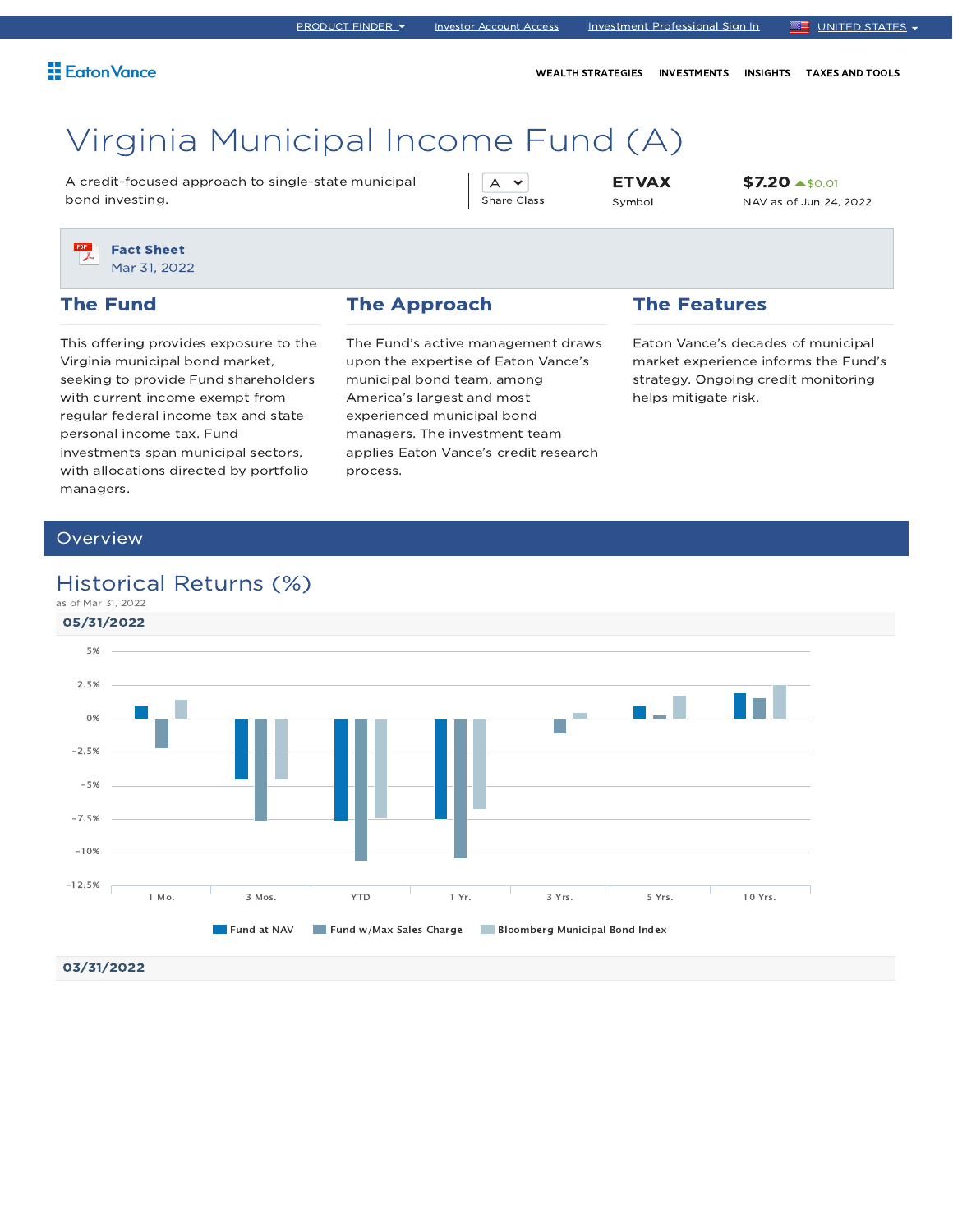

**Fund at NAV Fund w/Max Sales Charge Fund Bloomberg Municipal Bond Index** 

| 05/31/2022                                  |         |          |          |          |         |      |      |
|---------------------------------------------|---------|----------|----------|----------|---------|------|------|
| <b>Fund at NAV</b>                          | 1.01    | $-4.51$  | $-7.63$  | $-7.49$  | $-0.01$ | 0.99 | 1.96 |
| Fund w/Max Sales Charge                     | $-2.21$ | $-7.62$  | $-10.64$ | $-10.48$ | $-1.09$ | 0.32 | 1.63 |
| Bloomberg Municipal Bond Index <sup>1</sup> | 1.49    | $-4.52$  | $-7.47$  | $-6.79$  | 0.50    | 1.78 | 2.54 |
| 03/31/2022                                  |         |          |          |          |         |      |      |
| <b>Fund at NAV</b>                          | $-2.80$ | $-5.98$  | $-5.98$  | $-4.69$  | 1.00    | 1.66 | 2.17 |
| Fund w/Max Sales Charge                     | $-7.47$ | $-10.45$ | $-10.45$ | $-9.21$  | $-0.62$ | 0.67 | 1.68 |
| Bloomberg Municipal Bond Index <sup>1</sup> | $-3.24$ | $-6.23$  | $-6.23$  | $-4.47$  | 1.53    | 2.52 | 2.88 |

Past performance is no guarantee of future results. Investment return and principal value will fluctuate so that shares, when redeemed, may be worth more or less than their original cost. Performance is for the stated time period only; due to market volatility, the Fund's current performance may be lower or higher than quoted. Returns are historical and are calculated by determining the percentage change in net asset value (NAV) with all distributions reinvested. Returns for other classes of shares offered by the Fund are different. Performance less than or equal to one year is cumulative. Fund performance during certain periods reflects the strong bond market performance and/or the strong performance of bonds held during those periods. This performance is not typical and may not be repeated. Max Sales Charge: 3.25%.

### Fund Facts as of May 31, 2022

| <b>Class A Inception</b>         | 12/17/1993     |
|----------------------------------|----------------|
| <b>Investment Objective</b>      | Current income |
| <b>Total Net Assets</b>          | \$64.2M        |
| <b>Minimum Investment</b>        | \$1000         |
| <b>Expense Ratio<sup>2</sup></b> | 0.68%          |
| <b>Adjusted Expense Ratio</b>    | 0.67%          |
| <b>CUSIP</b>                     | 27826L397      |

Adjusted Expense Ratios excludes certain investment expenses such as interest expense from borrowings and repurchase agreements and dividend expense from short sales, incurred directly by the Fund or indirectly through the Fund's investment in underlying Eaton Vance Funds, if applicable none of which are paid to Eaton Vance.

### Top 10 Holdings  $(\%)^{3,4}$ as of Mar 31, 2022

| <b>Chesapeake Bay Bridge Tunnel District</b>         | 4.06  |
|------------------------------------------------------|-------|
| <b>Washington Lee UniversityThe</b>                  | 380   |
| <b>Fairfax County Water Authority</b>                | 3.14  |
| <b>Waste Management Inc.</b>                         | 3.00  |
| <b>County of Chesterfield VA</b>                     | 2.64  |
| <b>Carilion Clinic Obligated Group</b>               | 2.52  |
| <b>County of Henrico VA Water Sewer Revenue</b>      | 2.52  |
| <b>City of Virginia Beach VA</b>                     | 2.50  |
| Virginia Commonwealth Transportation Board           | 249   |
| City of Virginia Beach VA Water Sewer System Revenue | 2.35  |
| <b>Total</b>                                         | 29.02 |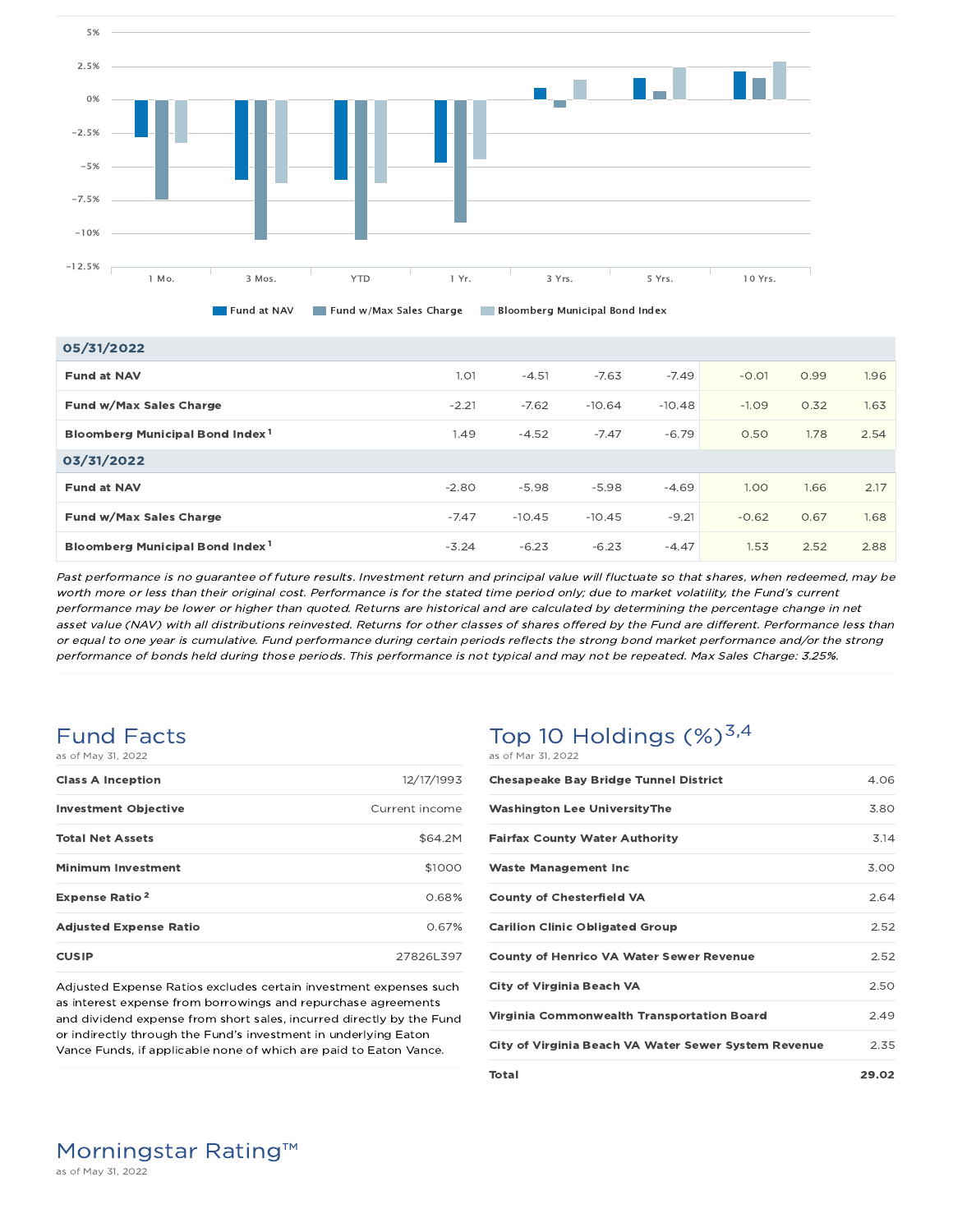| <b>Time Period</b> | Rating | Funds in<br>Muni Single State Interm<br>Category |
|--------------------|--------|--------------------------------------------------|
| Overall            | ****   | 152                                              |
| 3 Years            | ***    | 152                                              |
| 5 Years            | ****   | 144                                              |
| 10 Years           | ****   | 125                                              |

The Morningstar Rating™ for funds, or "star rating", is calculated for managed products (including mutual funds and exchange-traded funds) with at least a three-year history. Exchange-traded funds and open-ended mutual funds are considered a single population for comparative purposes. It is calculated based on a Morningstar Risk-Adjusted Return measure that accounts for variation in a managed product's monthly excess performance, placing more emphasis on downward variations and rewarding consistent performance. The top 10% of products in each product category receive 5 stars, the next 22.5% receive 4 stars, the next 35% receive 3 stars, the next 22.5% receive 2 stars, and the bottom 10% receive 1 star.

The Overall Morningstar Rating for a managed product is derived from a weighted average of the performance figures associated with its three-, five-, and 10-year (if applicable) Morningstar Rating metrics. The weights are: 100% three-year rating for 36-59 months of total returns, 60% five-year rating/40% three-year rating for 60-119 months of total returns, and 50% 10-year rating/30% five-year rating/20% three-year rating for 120 or more months of total returns. While the 10-year overall star rating formula seems to give the most weight to the 10-year period, the most recent three-year period actually has the greatest impact because it is included in all three rating periods. Star ratings do not reflect the effect of any applicable sales load. Hollow stars denote Morningstar Extended Performance Ratings and are considered estimates based on the performance of the fund's oldest share class, adjusted for fees and expenses.

©2022 Morningstar. All Rights Reserved. The information contained herein: (1) is proprietary to Morningstar and/or its content providers; (2) may not be copied or distributed; and (3) is not warranted to be accurate, complete or timely. Neither Morningstar nor its content providers are responsible for any damages or losses arising from any use of this information.

### Portfolio Management

**Trevor G. Smith Managed Fund since 2021** Managed Fund since 2021

The information included herein does not reflect securities deemed to be held by the Fund pursuant to financial accounting standard 140 (FAS 140).

Portfolio profile subject to change due to active management. Percentages may not total 100% due to rounding.

### About Risk:

The value of investments held by the Fund may increase or decrease in response to economic, and financial events (whether real, expected or perceived) in the U.S. and global markets. There generally is limited public information about municipal issuers. As interest rates rise, the value of certain income investments is likely to decline. Investments in debt instruments may be affected by changes in the creditworthiness of the issuer and are subject to the risk of non-payment of principal and interest. The value of income securities also may decline because of real or perceived concerns about the issuer's ability to make principal and interest payments. Because the Fund may invest significantly in a particular state, the Fund share value may fluctuate more than a fund with less exposure to such state. Investments rated below investment grade (sometimes referred to as "junk") are typically subject to greater price volatility and illiquidity than higher rated investments. The Fund's exposure to derivatives involves risks different from, or possibly greater than, the risks associated with investing directly in securities and other investments. Derivatives instruments can be highly volatile, result in leverage (which can increase both the risk and return potential of the Fund), and involve risks in addition to the risks of the underlying instrument on which the derivative is based, such as counterparty, correlation and liquidity risk. If a counterparty is unable to honor its commitments, the value of Fund shares may decline and/or the Fund could experience delays in the return of collateral or other assets held by the counterparty. A nondiversified fund may be subject to greater risk by investing in a smaller number of investments than a diversified fund. The Fund is exposed to liquidity risk when trading volume, lack of a market maker or trading partner, large position size, market conditions, or legal restrictions impair its ability to sell particular investments or to sell them at advantageous market prices. The impact of the coronavirus on global markets could last for an extended period and could adversely affect the Fund's performance. No fund is a complete investment program and you may lose money investing in a fund. The Fund may engage in other investment practices that may involve additional risks and you should review the Fund prospectus for a complete description.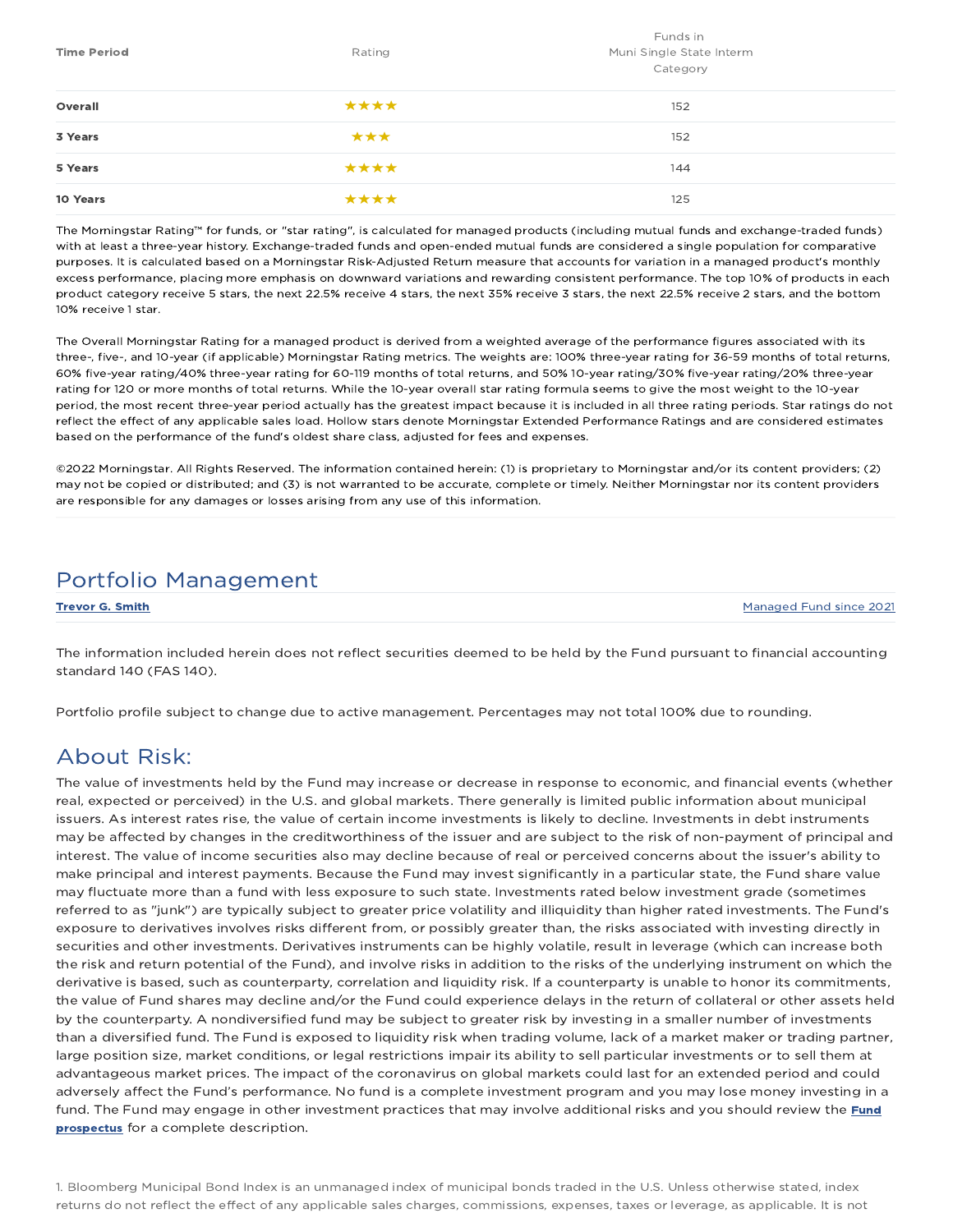possible to invest directly in an index. Historical performance of the index illustrates market trends and does not represent the past or future performance of the fund.

- 2. Source: Fund prospectus.
- 3. Percent of total net assets.
- 4. Top 10 holdings represents the largest holdings by CUSIP.

### Performance

### Historical Returns (%)

05/31/2022 as of Mar 31, 2022





Morningstar Muni Single State Interm Category

#### 05/31/2022

| <b>Fund at NAV</b>                                         | 1.01    | $-4.51$  | $-7.63$  | $-7.49$  | $-0.01$ | 0.99 | 1.96 |
|------------------------------------------------------------|---------|----------|----------|----------|---------|------|------|
| Fund w/Max Sales Charge                                    | $-2.21$ | $-7.62$  | $-10.64$ | $-10.48$ | $-1.09$ | 0.32 | 1.63 |
| Bloomberg Municipal Bond Index <sup>1</sup>                | 1.49    | $-4.52$  | $-7.47$  | $-6.79$  | 0.50    | 1.78 | 2.54 |
| Morningstar Muni Single State Interm Category <sup>5</sup> | 1.15    | $-3.89$  | $-6.49$  | $-6.20$  | $-0.05$ | 0.98 | 1.67 |
| 03/31/2022                                                 |         |          |          |          |         |      |      |
| <b>Fund at NAV</b>                                         | $-2.80$ | $-5.98$  | $-5.98$  | $-4.69$  | 1.00    | 1.66 | 2.17 |
| Fund w/Max Sales Charge                                    | $-7.47$ | $-10.45$ | $-10.45$ | $-9.21$  | $-0.62$ | 0.67 | 1.68 |
| Bloomberg Municipal Bond Index <sup>1</sup>                | $-3.24$ | $-6.23$  | $-6.23$  | $-4.47$  | 1.53    | 2.52 | 2.88 |
| Morningstar Muni Single State Interm Category <sup>5</sup> | $-2.62$ | $-5.26$  | $-5.26$  | $-4.06$  | 0.84    | 1.61 | 1.98 |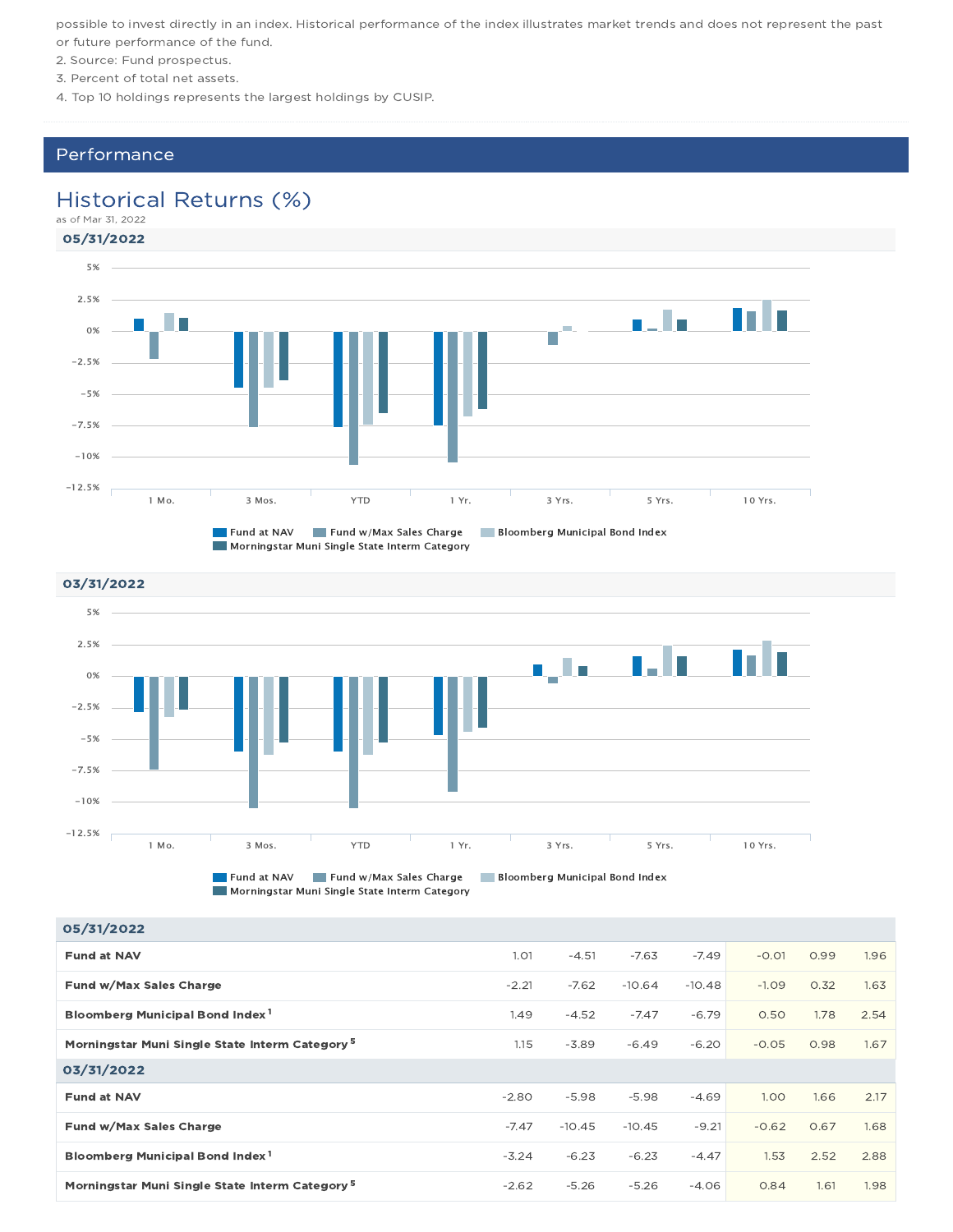Past performance is no guarantee of future results. Investment return and principal value will fluctuate so that shares, when redeemed, may be worth more or less than their original cost. Performance is for the stated time period only; due to market volatility, the Fund's current performance may be lower or higher than quoted. Returns are historical and are calculated by determining the percentage change in net asset value (NAV) with all distributions reinvested. Returns for other classes of shares offered by the Fund are different. Performance less than or equal to one year is cumulative. Fund performance during certain periods reflects the strong bond market performance and/or the strong performance of bonds held during those periods. This performance is not typical and may not be repeated. Max Sales Charge: 3.25%.

### Calendar Year Returns (%)

|                                             | 2012 | 2013    | 2014 | 2015 | 2016              | 2017 | 2018 | 2019 | 2020 | 2021 |
|---------------------------------------------|------|---------|------|------|-------------------|------|------|------|------|------|
| <b>Fund at NAV</b>                          | 7.80 | $-2.44$ | 6.39 | 3.38 | 1.70 <sub>2</sub> | 2.37 | 1.69 | 6.02 | 5.31 | 0.54 |
| Bloomberg Municipal Bond Index <sup>1</sup> | 6.78 | $-2.55$ | 9.05 | 3.30 | 0.25              | 5.45 | 1.28 | 7.54 | 5.21 | 1.52 |

### Fund Facts

| <b>Expense Ratio<sup>2</sup></b> | 0.68%      |
|----------------------------------|------------|
| <b>Adjusted Expense Ratio</b>    | O 67%      |
| <b>Class A Inception</b>         | 12/17/1993 |
| <b>Distribution Frequency</b>    | Monthly    |

Adjusted Expense Ratios excludes certain investment expenses such as interest expense from borrowings and repurchase agreements and dividend expense from short sales, incurred directly by the Fund or indirectly through the Fund's investment in underlying Eaton Vance Funds, if applicable none of which are paid to Eaton Vance.

# Yield Information<sup>6</sup>

as of May 31, 2022

| <b>Distribution Rate at NAV</b>                          | $2.21\%$ |
|----------------------------------------------------------|----------|
| Taxable-Equivalent Distribution Rate at NAV <sup>7</sup> | 4.14%    |
| SEC 30-day Yield <sup>8</sup>                            | 228%     |
| Taxable-Equivalent SEC 30-day Yield                      | 4.26%    |

# Morningstar Rating™

as of May 31, 2022

| <b>Time Period</b> | Rating | Funds in<br>Muni Single State Interm<br>Category |  |  |
|--------------------|--------|--------------------------------------------------|--|--|
| Overall            | ****   | 152                                              |  |  |
| 3 Years            | ***    | 152                                              |  |  |
| 5 Years            | ****   | 144                                              |  |  |
| 10 Years           | ****   | 125                                              |  |  |

The Morningstar Rating™ for funds, or "star rating", is calculated for managed products (including mutual funds and exchange-traded funds) with at least a three-year history. Exchange-traded funds and open-ended mutual funds are considered a single population for comparative purposes. It is calculated based on a Morningstar Risk-Adjusted Return measure that accounts for variation in a managed product's monthly excess performance, placing more emphasis on downward variations and rewarding consistent performance. The top 10% of products in each product category receive 5 stars, the next 22.5% receive 4 stars, the next 35% receive 3 stars, the next 22.5% receive 2 stars, and the bottom 10% receive 1 star.

The Overall Morningstar Rating for a managed product is derived from a weighted average of the performance figures associated with its three-, five-, and 10-year (if applicable) Morningstar Rating metrics. The weights are: 100% three-year rating for 36-59 months of total returns, 60% five-year rating/40% three-year rating for 60-119 months of total returns, and 50% 10-year rating/30% five-year rating/20% three-year rating for 120 or more months of total returns. While the 10-year overall star rating formula seems to give the most weight to the 10-year period, the most recent three-year period actually has the greatest impact because it is included in all three rating periods. Star ratings do not reflect the effect of any applicable sales load. Hollow stars denote Morningstar Extended Performance Ratings and are considered estimates based on the performance of the fund's oldest share class, adjusted for fees and expenses.

©2022 Morningstar. All Rights Reserved. The information contained herein: (1) is proprietary to Morningstar and/or its content providers; (2) may not be copied or distributed; and (3) is not warranted to be accurate, complete or timely. Neither Morningstar nor its content providers are responsible for any damages or losses arising from any use of this information.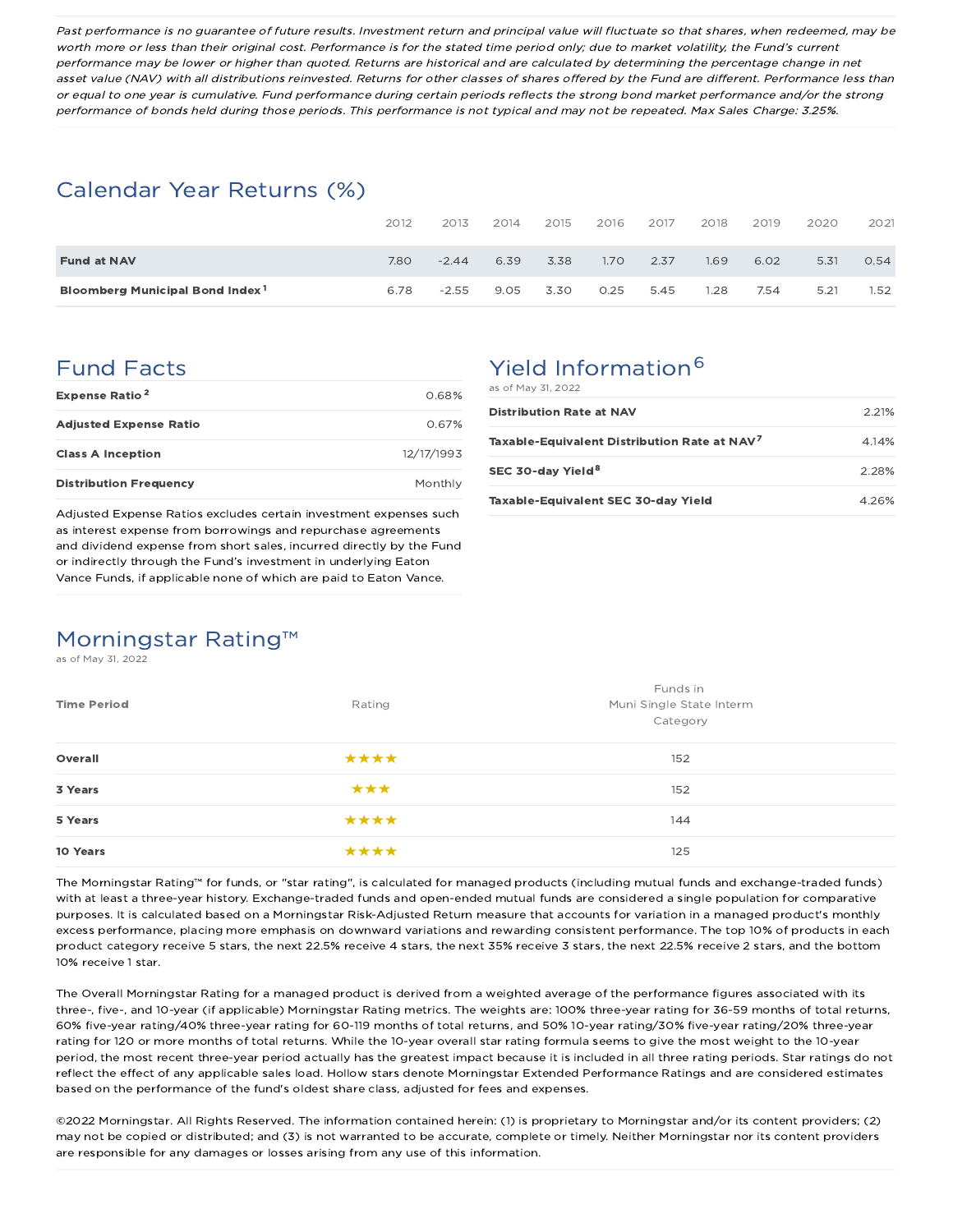## NAV History

| Date         | <b>NAV</b> | NAV Change |
|--------------|------------|------------|
| Jun 24, 2022 | \$7.20     | \$0.01     |
| Jun 23, 2022 | \$7.19     | \$0.02     |
| Jun 22, 2022 | \$7.17     | \$0.02     |
| Jun 21, 2022 | \$7.15     | \$0.00     |
| Jun 17, 2022 | \$7.15     | \$0.01     |
| Jun 16, 2022 | \$7.14     | \$0.00     |
| Jun 15, 2022 | \$7.14     | \$0.00     |
| Jun 14, 2022 | \$7.14     | $-$0.04$   |
| Jun 13, 2022 | \$7.18     | $-$0.11$   |
| Jun 10, 2022 | \$7.29     | $-$0.01$   |

# Distribution History 9

| Ex-Date      | Distribution | Reinvest NAV |
|--------------|--------------|--------------|
| May 31, 2022 | \$0.01379    | \$7.34       |
| Apr 29, 2022 | \$0.01417    | \$7.28       |
| Mar 31, 2022 | \$0.01367    | \$7.50       |
| Feb 28, 2022 | \$0.01428    | \$7.73       |
| Jan 31, 2022 | \$0.01323    | \$7.80       |
| Dec 31, 2021 | \$0.01357    | \$8.02       |
| Nov 30, 2021 | \$0.01331    | \$8.03       |
| Oct 29, 2021 | \$0.01295    | \$7.99       |
| Sep 30, 2021 | \$0.01329    | \$8.02       |
| Aug 31, 2021 | \$0.01300    | \$8.10       |
|              |              |              |

View All

No records in this table indicates that there has not been a distribution greater than .0001 within the past 3 years. Fund prospectus

# Capital Gain History<sup>9</sup>

| Ex-Date                                                                                                               | Short-Term | Long-Term | Reinvest NAV |  |  |  |
|-----------------------------------------------------------------------------------------------------------------------|------------|-----------|--------------|--|--|--|
|                                                                                                                       |            |           |              |  |  |  |
| No records in this table indicates that there has not been a capital gain greater than .0001 within the past 3 years. |            |           |              |  |  |  |
| <b>Fund prospectus</b>                                                                                                |            |           |              |  |  |  |

Portfolio profile subject to change due to active management. Percentages may not total 100% due to rounding.

## About Risk:

The value of investments held by the Fund may increase or decrease in response to economic, and financial events (whether real, expected or perceived) in the U.S. and global markets. There generally is limited public information about municipal issuers. As interest rates rise, the value of certain income investments is likely to decline. Investments in debt instruments may be affected by changes in the creditworthiness of the issuer and are subject to the risk of non-payment of principal and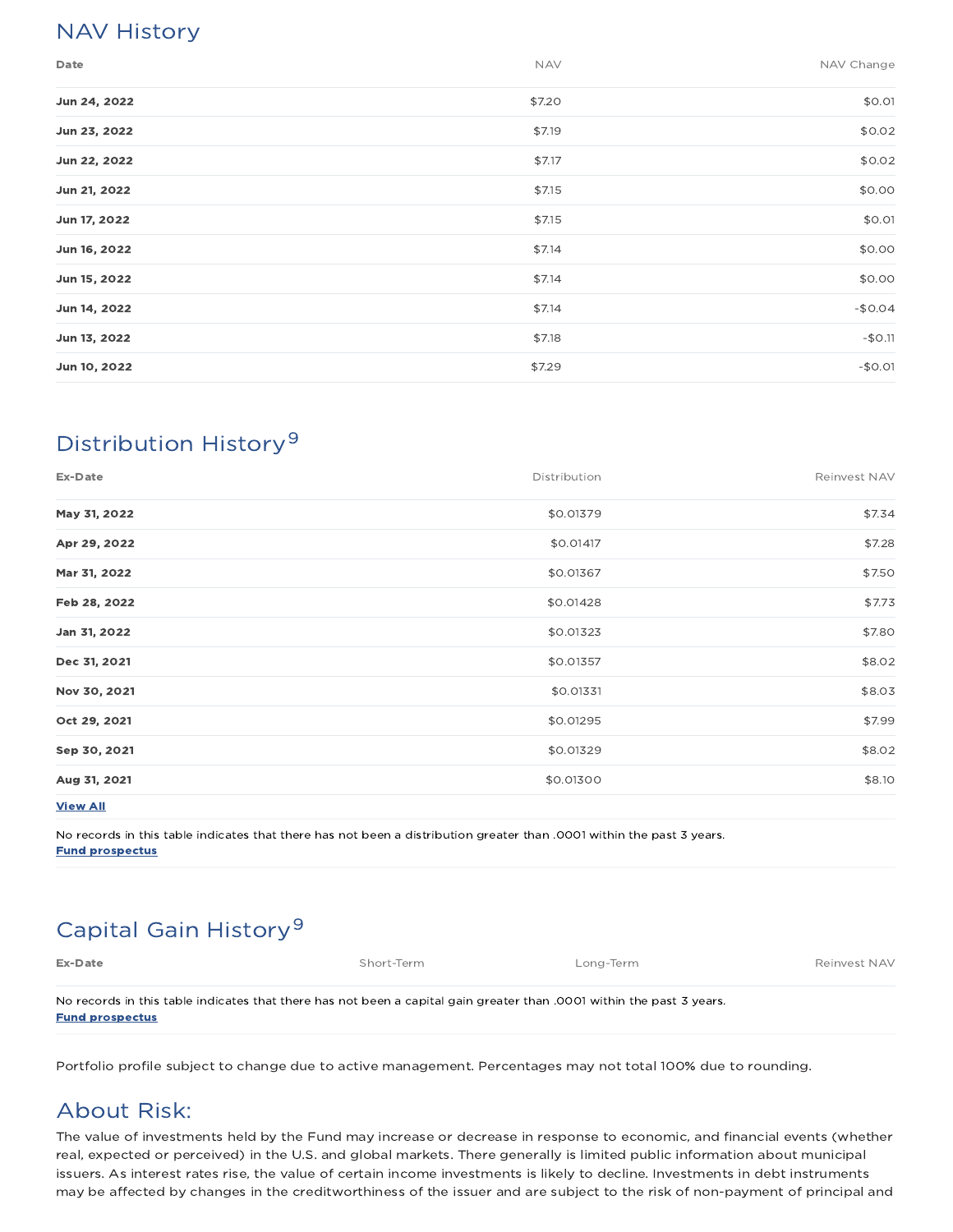interest. The value of income securities also may decline because of real or perceived concerns about the issuer's ability to make principal and interest payments. Because the Fund may invest significantly in a particular state, the Fund share value may fluctuate more than a fund with less exposure to such state. Investments rated below investment grade (sometimes referred to as "junk") are typically subject to greater price volatility and illiquidity than higher rated investments. The Fund's exposure to derivatives involves risks different from, or possibly greater than, the risks associated with investing directly in securities and other investments. Derivatives instruments can be highly volatile, result in leverage (which can increase both the risk and return potential of the Fund), and involve risks in addition to the risks of the underlying instrument on which the derivative is based, such as counterparty, correlation and liquidity risk. If a counterparty is unable to honor its commitments, the value of Fund shares may decline and/or the Fund could experience delays in the return of collateral or other assets held by the counterparty. A nondiversified fund may be subject to greater risk by investing in a smaller number of investments than a diversified fund. The Fund is exposed to liquidity risk when trading volume, lack of a market maker or trading partner, large position size, market conditions, or legal restrictions impair its ability to sell particular investments or to sell them at advantageous market prices. The impact of the coronavirus on global markets could last for an extended period and could adversely affect the Fund's performance. No fund is a complete investment program and you may lose money investing in a fund. The Fund may engage in other investment practices that may involve additional risks and you should review the Fund prospectus for a complete description.

1. Bloomberg Municipal Bond Index is an unmanaged index of municipal bonds traded in the U.S. Unless otherwise stated, index returns do not reflect the effect of any applicable sales charges, commissions, expenses, taxes or leverage, as applicable. It is not possible to invest directly in an index. Historical performance of the index illustrates market trends and does not represent the past or future performance of the fund.

2. Source: Fund prospectus.

5. The Morningstar Muni Single State Interm Category includes funds that invest in individual state and local government bonds free from both federal and state taxes with a duration between 4.5 and 7.0 years.

6. SEC 30-day yield is a standardized measure based on the estimated yield to maturity of a fund's investments over a 30-day period and is based on the maximum offer price at the date specified. The SEC 30-day yield is not based on the distributions made by the fund, which may differ. Distribution Rate at NAV is calculated by dividing the last distribution paid per share (annualized) by NAV. For National Municipal Funds, taxable-equivalent performance is calculated using a 40.8% tax rate (equals maximum individual federal tax rate adjusted for the Medicare surtax). For Single-State Municipal Funds, taxable-equivalent performance also reflect maximum effective individual state income tax rates. Local income taxes that may apply are not considered. The Fund's monthly distribution may be comprised of ordinary income, net realized capital gains and returns of capital.

7. Distribution Rate at NAV and Market Price is calculated by dividing the last distribution paid per share (annualized) by NAV or market price, respectively. For National Municipal Funds, Taxable-Equivalent Distribution Rate at NAV and Market Price is calculated using a 40.8% tax rate (equals maximum individual federal tax rate adjusted for the Medicare surtax). For Single-State Municipal Funds, Taxable-Equivalent Distribution Rates also reflect maximum effective individual state income tax rates. Local income taxes that may apply are not considered.

8. SEC 30-day yield is a standardized measure based on the estimated yield to maturity of a fund's investments over a 30-day period and is based on the maximum offer price at the date specified. The SEC 30-day yield is not based on the distributions made by the fund, which may differ. Distribution Rate at NAV is calculated by dividing the last distribution paid per share (annualized) by NAV. The Fund's monthly distribution may be comprised of ordinary income, net realized capital gains and returns of capital. 9. The Fund's distributions may be comprised of tax-exempt income, ordinary income, net realized capital gains and return of capital. The Fund will determine the tax characteristics of all Fund distributions after the end of the calendar year and will provide shareholders such information at that time. Please consult your tax advisor for further information.

### Portfolio

03/31/2022 Asset Mix  $(\%)^{3,10}$ as of Mar 31, 2022

#### Portfolio Statistics as of Mar 31, 2022

| <b>Number of Holdings</b>         | 82        |
|-----------------------------------|-----------|
| <b>Average Coupon</b>             | 4.59%     |
| <b>Average Maturity</b>           | 9.72 yrs. |
| <b>Average Effective Maturity</b> | 5.40 yrs. |
| <b>Average Duration</b>           | 4.72 yrs. |
| <b>Average Call</b>               | 5.18 yrs. |
| <b>Average Price</b>              | \$107.90  |
| % Subject to AMT                  | 14.44%    |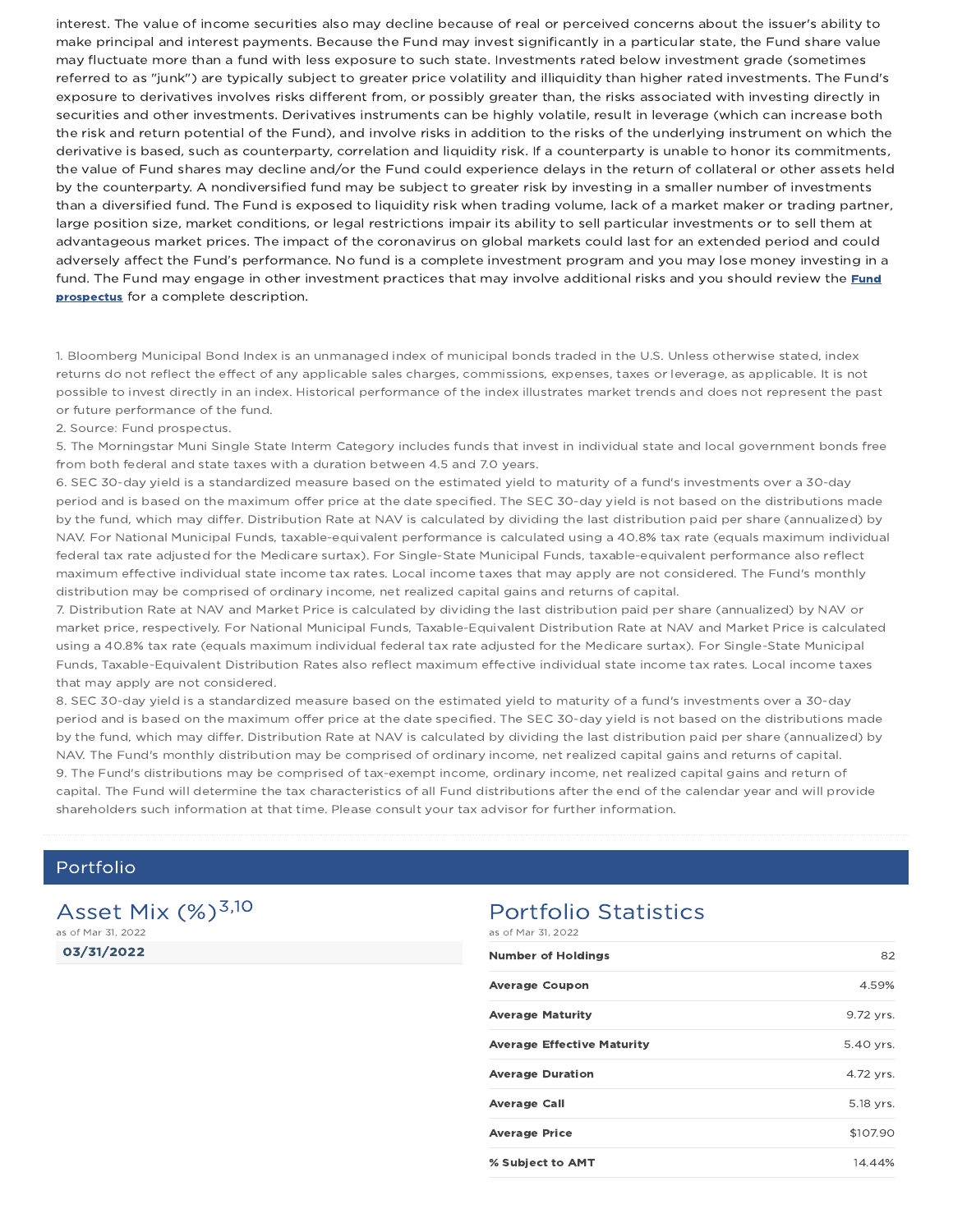

| <b>Total</b>           | 100.00 |
|------------------------|--------|
| Cash                   | 3.70   |
| <b>Municipal Bonds</b> | 96.30  |

# Sector Breakdown (%)<sup>3</sup>

| <b>Transportation</b>                 | 14.84 |
|---------------------------------------|-------|
| <b>Hospital</b>                       | 12.93 |
| <b>General Obligations</b>            | 11.39 |
| <b>Water and Sewer</b>                | 11.26 |
| <b>Escrowed/Prerefunded</b>           | 7.78  |
| <b>Senior Living/Life Care</b>        | 7.28  |
| <b>Insured-Transportation</b>         | 6.55  |
| <b>Industrial Development Revenue</b> | 5.28  |
| <b>Education</b>                      | 4.75  |
| <b>Insured-Education</b>              | 3.80  |
| <b>View All</b>                       |       |

# Credit Quality (%)<sup>11</sup>

03/31/2022 as of Mar 31, 2022



| <b>Total</b>     | 100.00 |
|------------------|--------|
| <b>Not Rated</b> | 6.21   |
| в                | 0.09   |
| <b>BB</b>        | 2.08   |
| <b>BBB</b>       | 10.96  |
| A                | 16.28  |
| AA               | 33.08  |
| <b>AAA</b>       | 31.29  |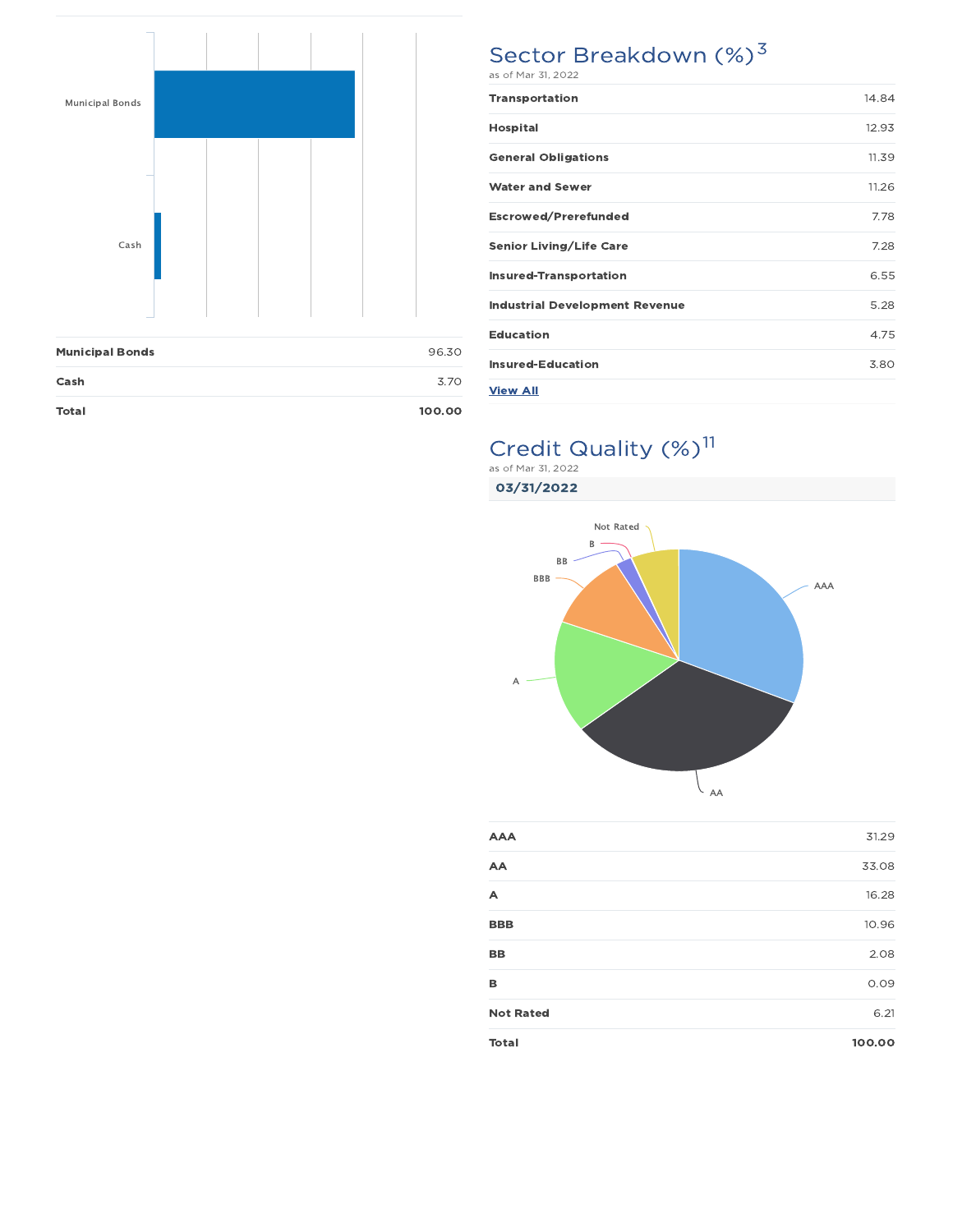# Maturity Distribution (%)<sup>11</sup>

as of Mar 31, 2022





# Assets by State (%)<sup>11,12</sup>

Virginia 88.84 District of Columbia 8.37 Puerto Rico 2.18 Connecticut 0.44 Other 0.17 as of Mar 31, 2022

| <b>Less Than 1 Year</b>   | 1.00   |
|---------------------------|--------|
| 1 To 3 Years              | 11.56  |
| 3 To 5 Years              | 18.28  |
| 5 To 10 Years             | 27.16  |
| 10 To 20 Years            | 34.75  |
| 20 To 30 Years            | 7.18   |
| <b>More Than 30 Years</b> | 0.07   |
| <b>Total</b>              | 100.00 |

# Fund Holdings<sup>3,13</sup>

#### as of Apr 30, 2022

| <b>Holding</b>                               | Coupon Rate | Maturity Date | % of Net Assets |
|----------------------------------------------|-------------|---------------|-----------------|
| <b>Chesapeake Bay Bridge Tunnel District</b> | 5.50%       | 07/01/2025    | 4.37%           |
| <b>Washington Lee UniversityThe</b>          | 5.25%       | 01/01/2031    | 4.01%           |
| <b>United States Dollar</b>                  |             |               | 3.39%           |
| <b>Fairfax County Water Authority</b>        | 5.25%       | 04/01/2027    | 3.27%           |

Ratings are based on Moody's, S&P or Fitch, as applicable. If securities are rated differently by the ratings agencies, the highest rating is applied. Ratings, which are subject to change, apply to the creditworthiness of the issuers of the underlying securities and not to the Fund or its shares. Credit ratings measure the quality of a bond based on the issuer's creditworthiness, with ratings ranging from AAA, being the highest, to D, being the lowest based on S&P's measures. Ratings of BBB or higher by S&P or Fitch (Baa or higher by Moody's) are considered to be investment-grade quality. Credit ratings are based largely on the ratings agency's analysis at the time of rating. The rating assigned to any particular security is not necessarily a reflection of the issuer's current financial condition and does not necessarily reflect its assessment of the volatility of a security's market value or of the liquidity of an investment in the security. Holdings designated as "Not Rated" are not rated by the national ratings agencies stated above.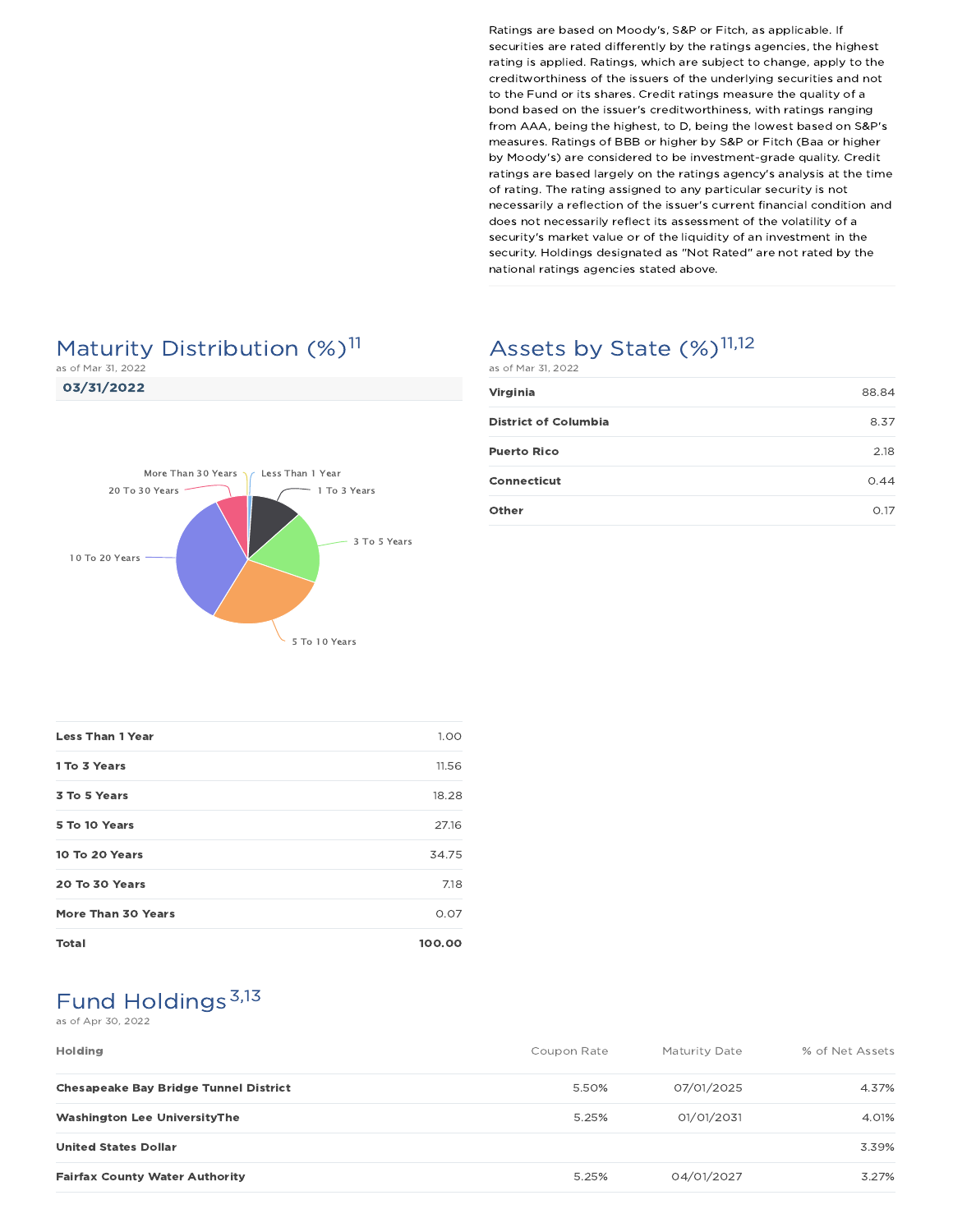| <b>Holding</b>                                  | Coupon Rate | Maturity Date | % of Net Assets |
|-------------------------------------------------|-------------|---------------|-----------------|
| <b>Waste Management Inc.</b>                    | 2.50%       | 06/01/2023    | 3.25%           |
| <b>County of Chesterfield VA</b>                | 5.00%       | 01/01/2032    | 2.79%           |
| Virginia Commonwealth Transportation Board      | 5.00%       | 05/15/2025    | 2.68%           |
| <b>County of Henrico VA Water Sewer Revenue</b> | 4.00%       | 05/01/2031    | 2.65%           |
| <b>City of Virginia Beach VA</b>                | 4.00%       | 07/15/2032    | 2.63%           |
| <b>Carilion Clinic Obligated Group</b>          | 4.00%       | 07/01/2038    | 2.56%           |
| <b>View All</b>                                 |             |               |                 |

The information included herein does not reflect securities deemed to be held by the Fund pursuant to financial accounting standard 140 (FAS 140).

Portfolio profile subject to change due to active management. Percentages may not total 100% due to rounding.

### About Risk:

The value of investments held by the Fund may increase or decrease in response to economic, and financial events (whether real, expected or perceived) in the U.S. and global markets. There generally is limited public information about municipal issuers. As interest rates rise, the value of certain income investments is likely to decline. Investments in debt instruments may be affected by changes in the creditworthiness of the issuer and are subject to the risk of non-payment of principal and interest. The value of income securities also may decline because of real or perceived concerns about the issuer's ability to make principal and interest payments. Because the Fund may invest significantly in a particular state, the Fund share value may fluctuate more than a fund with less exposure to such state. Investments rated below investment grade (sometimes referred to as "junk") are typically subject to greater price volatility and illiquidity than higher rated investments. The Fund's exposure to derivatives involves risks different from, or possibly greater than, the risks associated with investing directly in securities and other investments. Derivatives instruments can be highly volatile, result in leverage (which can increase both the risk and return potential of the Fund), and involve risks in addition to the risks of the underlying instrument on which the derivative is based, such as counterparty, correlation and liquidity risk. If a counterparty is unable to honor its commitments, the value of Fund shares may decline and/or the Fund could experience delays in the return of collateral or other assets held by the counterparty. A nondiversified fund may be subject to greater risk by investing in a smaller number of investments than a diversified fund. The Fund is exposed to liquidity risk when trading volume, lack of a market maker or trading partner, large position size, market conditions, or legal restrictions impair its ability to sell particular investments or to sell them at advantageous market prices. The impact of the coronavirus on global markets could last for an extended period and could adversely affect the Fund's performance. No fund is a complete investment program and you may lose money investing in a fund. The Fund may engage in other investment practices that may involve additional risks and you should review the Fund prospectus for a complete description.

3. Percent of total net assets.

10. A delay in transaction settlement may result in a negative cash position.

11. Percent of bond holdings.

12. In the event a municipal bond has dual exemption in more than one state, the primary state as classified by Bloomberg will be shown.

13. The following list reflects unaudited securities holdings (excluding derivatives positions). Holdings information may differ if presented as of trade date. Due to rounding, holdings of less than 0.005% may show as 0.00%. Portfolio information subject to change due to active management.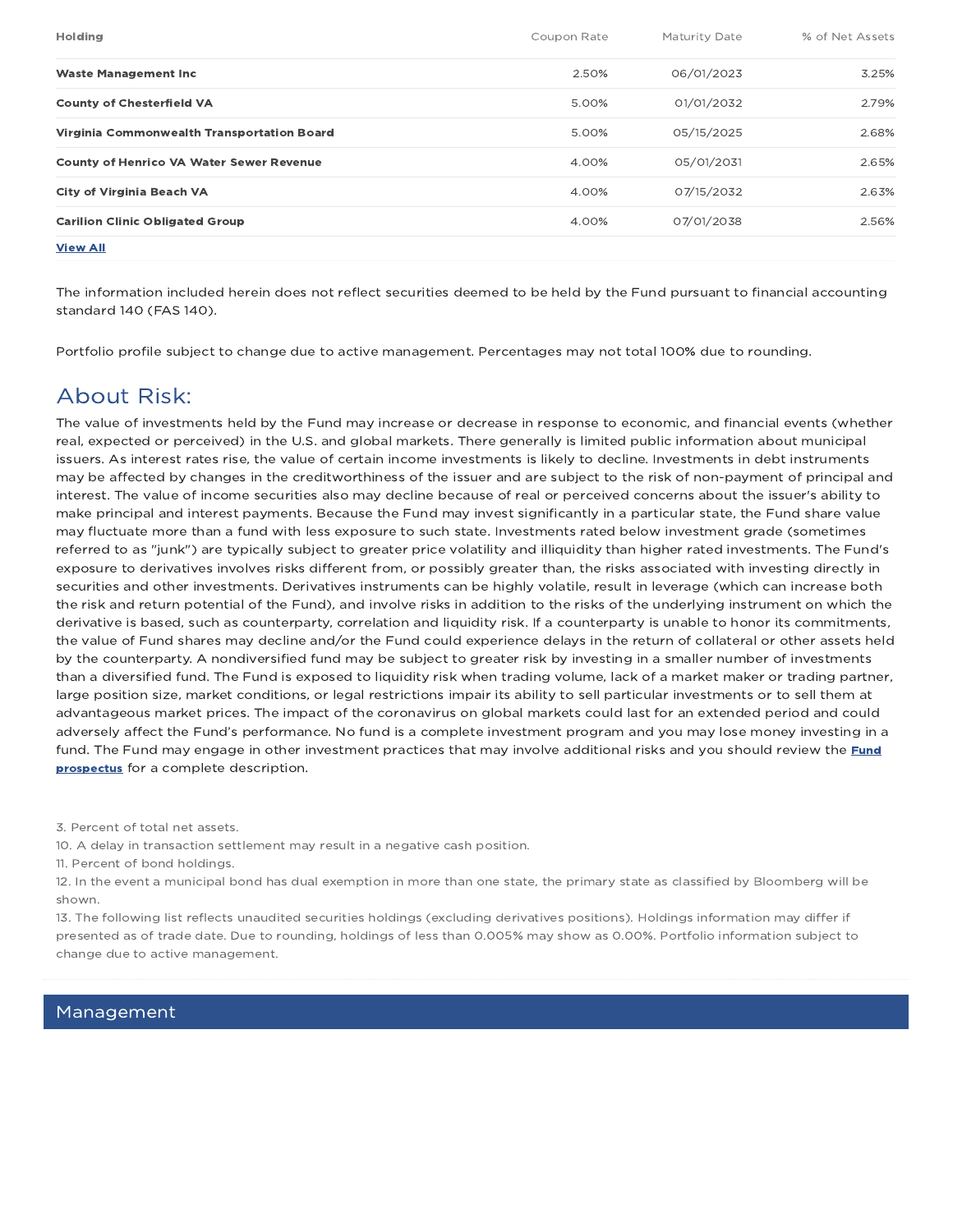

Trevor G. Smith Executive Director, Portfolio Manager Joined Eaton Vance 2010

#### Biography

Trevor Smith is a portfolio manager on the Municipals Team. He is responsible for buy and sell decisions, portfolio construction and risk management for the firm's municipal bond strategies. He joined Eaton Vance in 2010. Morgan Stanley acquired Eaton Vance in March 2021.

Trevor began his career in the investment management industry in 2008. Before joining Eaton Vance, he was a municipal research analyst at Lord, Abbett & Co. He was also affiliated with Financial Security Assurance and the City of Aspen Finance Department.

Trevor earned a B.A. from Middlebury College and an MBA, with high honors, from Boston University. He is a member of the Boston Municipal Analysts Forum and the National Federation of Municipal Analysts.

#### Education

- B.A. Middlebury College
- M.B.A. Boston University

#### Experience

• Managed Fund since 2021

#### Other funds managed

- Arizona Municipal Income Fund
- California Municipal Opportunities Fund
- Connecticut Municipal Income Fund
- Georgia Municipal Income Fund
- Maryland Municipal Income Fund
- Municipal Opportunities Fund
- National Limited Maturity Municipal Income Fund
- New York Municipal Opportunities Fund
- Short Duration Municipal Opportunities Fund

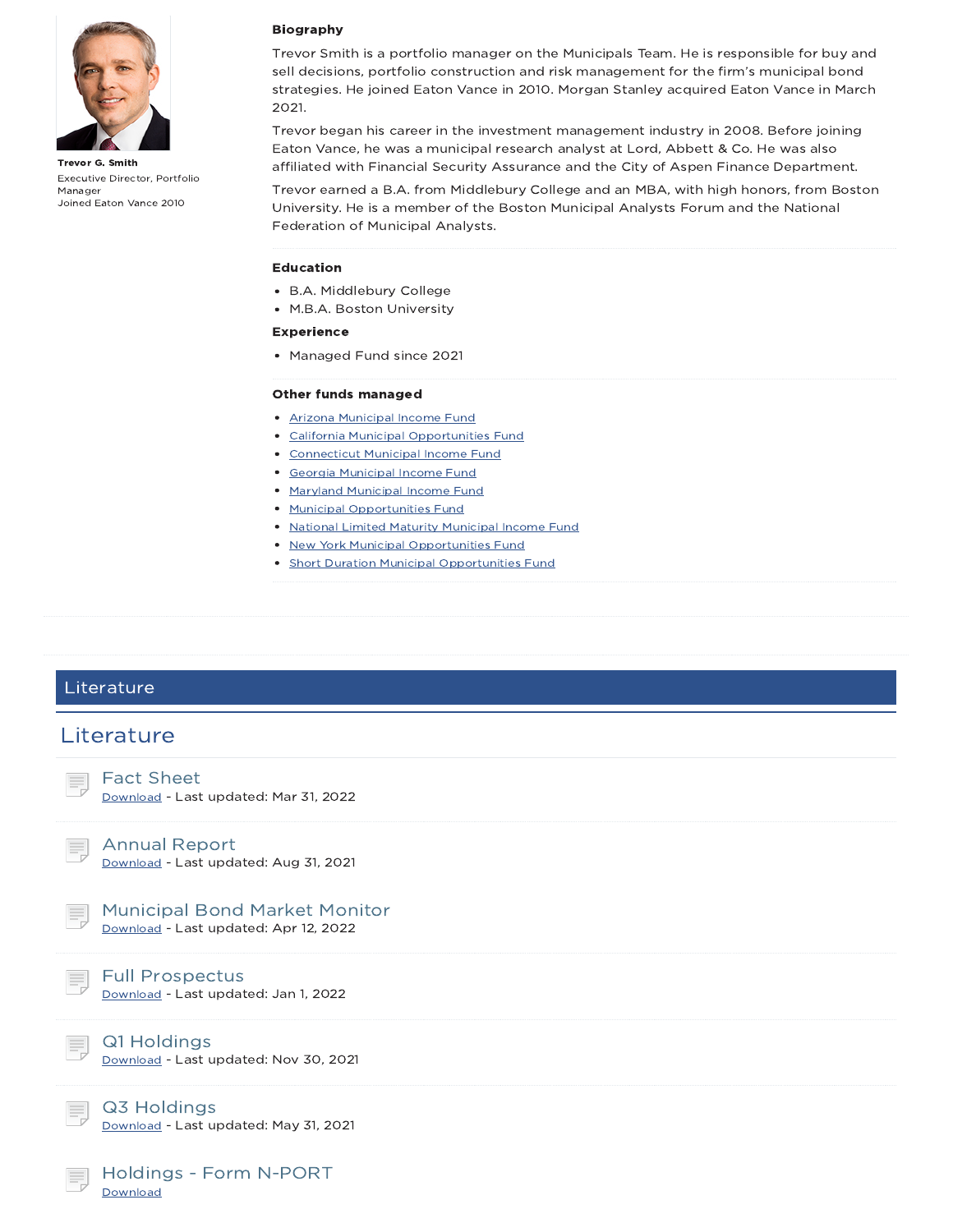

Semi-Annual Report Download - Last updated: Feb 28, 2022

Summary Prospectus Download - Last updated: Jan 1, 2022

### Eaton Vance

in  $\mathbf{y}$   $\mathbf{z}$   $\mathbf{R}$ 



**HEADQUARTERS** Two International Place

Boston, MA 02110 **Investments** 

Eaton Vance Funds

Parametric Funds

Calvert Funds

Separately Managed Accounts

Closed-End Funds and Term Trusts

| <b>Advisory Blog</b>              |
|-----------------------------------|
| <b>Monthly Market Monitor</b>     |
| Market Update Events <sup>2</sup> |
| The Advisor Institute             |

**Insights** 

| <b>Taxes &amp; Tools</b>                          |
|---------------------------------------------------|
| <b>Investment Tax Center</b>                      |
| Tax Information                                   |
| <b>Investment Tax Calculator</b>                  |
| Laddered Investing Interest Rate<br>Scenario Tool |
| Concentrated Stock Position<br>Calculator         |
| Tax-Equivalent Yield Calculator                   |

#### **Resources**

Forms & E-Delivery Mutual Funds & Abandoned Property DST Vision AdvisorCentral

Accessibility | Business Continuity | Privacy & Security | Terms & Conditions | Careers | Contact | Investor Account Access

To report a website vulnerability, please go to Responsible Disclosure.

Eaton Vance is part of Morgan Stanley Investment Management, the asset management division of Morgan Stanley.

For USA PATRIOT Act Disclosure Notice please click here.

This image indicates content designed specifically for Financial Advisors / Investment Professionals. This material is not to be used with the public.

Before investing in any Eaton Vance fund, prospective investors should consider carefully the investment objective(s), risks, and charges and expenses. For open-end mutual funds, the current prospectus contains this and other information. To obtain <sup>a</sup> mutual fund prospectus or summary prospectus and the most recent annual and semiannual shareholder reports, contact your financial advisor or <u>download a copy here</u>. Read the prospectus carefully before you invest or send money. For closed-end funds, you should contact your financial advisor. To obtain the most recent annual and semi-annual shareholder report for a closed-end fund contact your financial advisor or download a copy here. Before purchasing any variable product, consider the objectives, risks, charges, and expenses associated with the underlying investment option(s) and those of the product itself. For <sup>a</sup> prospectus containing this and other information, contact your investment or insurance professional. Read the prospectus carefully before investing.